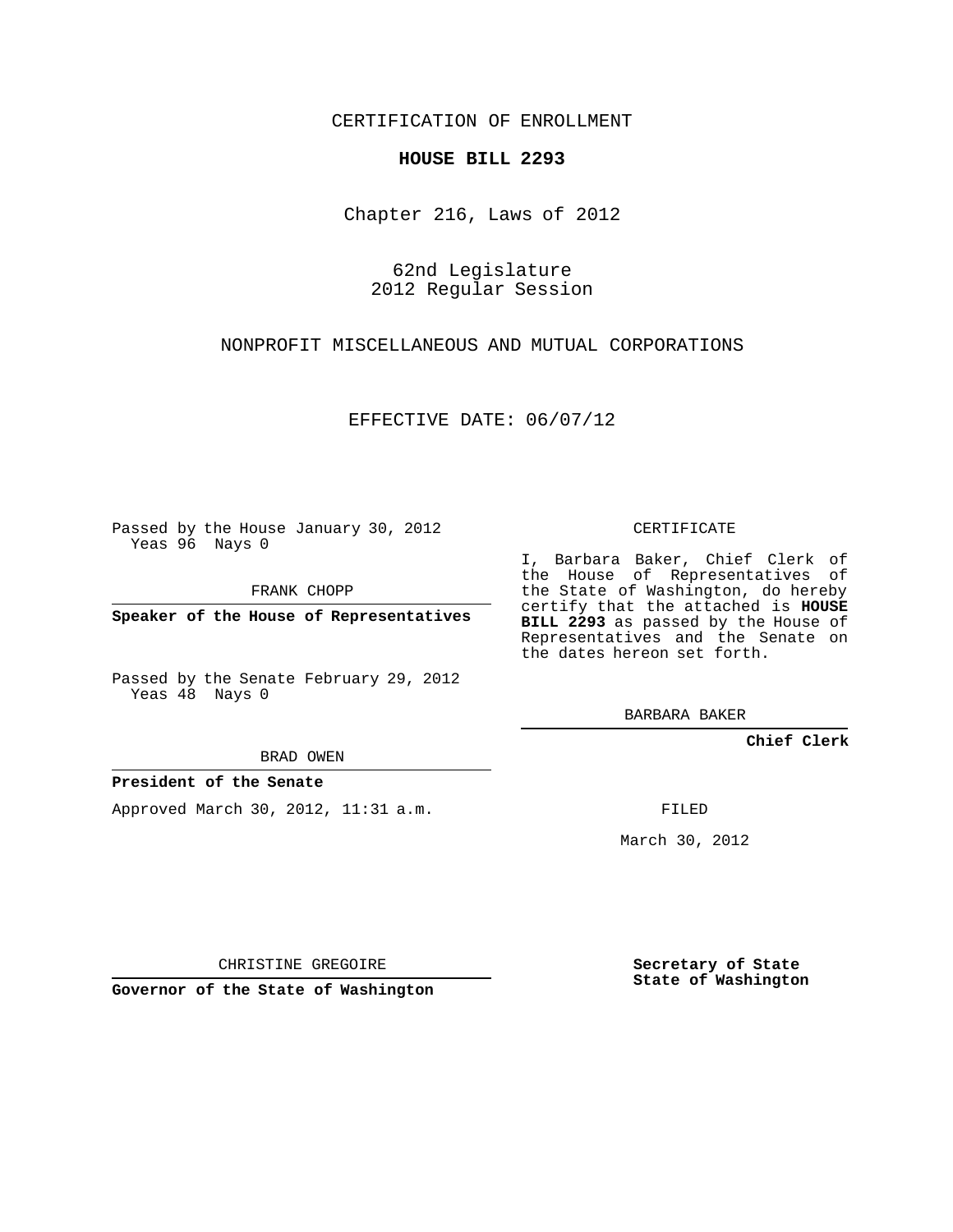## **HOUSE BILL 2293** \_\_\_\_\_\_\_\_\_\_\_\_\_\_\_\_\_\_\_\_\_\_\_\_\_\_\_\_\_\_\_\_\_\_\_\_\_\_\_\_\_\_\_\_\_

\_\_\_\_\_\_\_\_\_\_\_\_\_\_\_\_\_\_\_\_\_\_\_\_\_\_\_\_\_\_\_\_\_\_\_\_\_\_\_\_\_\_\_\_\_

Passed Legislature - 2012 Regular Session

**State of Washington 62nd Legislature 2012 Regular Session By** Representatives Pedersen, Rodne, and Orwall Read first time 01/11/12. Referred to Committee on Judiciary.

 1 AN ACT Relating to the nonprofit miscellaneous and mutual 2 corporations act; and amending RCW 24.06.032.

3 BE IT ENACTED BY THE LEGISLATURE OF THE STATE OF WASHINGTON:

 4 **Sec. 1.** RCW 24.06.032 and 2004 c 265 s 40 are each amended to read 5 as follows:

 (1) In addition to any other rights and powers granted under this chapter, any mutual or miscellaneous corporation that was organized under this chapter prior to June 10, 2004, and conducts its business on a cooperative basis is entitled, by means of an express election contained in its articles of incorporation or bylaws, to avail itself of part or all of the additional rights and powers granted to cooperative associations under RCW 23.86.105(1), 23.86.160, and 23.86.170, and, if the corporation is a consumer cooperative, under RCW 23.86.030 (1) and (2).

15 (2) Any other provision of this chapter notwithstanding: 16 (a) A consumer cooperative organized under this chapter may give 17 notice to its members of the place, day, and hour of its annual meeting 18 not less than ten nor more than one hundred twenty days before the date 19 of the annual meeting.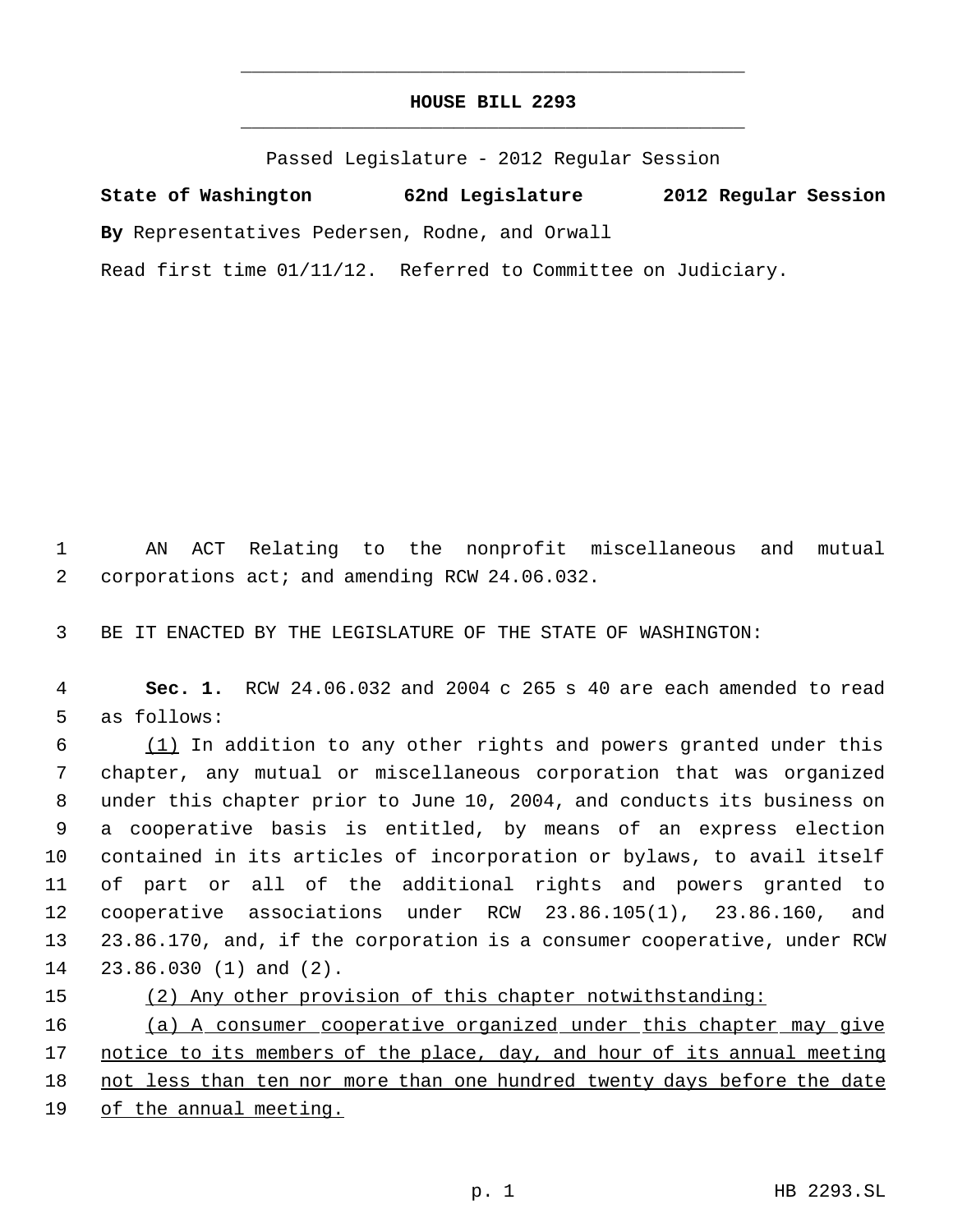(b) A consumer cooperative organized under this chapter may satisfy any provisions of this chapter requiring that certain information or materials must be set forth in a writing accompanying or contained in 4 the notice of a meeting of its members, by: (i) Posting the information or materials on an electronic network not less than thirty days prior to the meeting at which such information or materials will be considered by members; and (ii) delivering to those members who are eligible to vote a notification, either in a meeting notice authorized 9 under this chapter or in such other reasonable form as the board of directors may specify, setting forth the address of the electronic network at which and the date after which such information or materials will be posted and available for viewing by members eligible to vote, 13 together with comprehensible instructions regarding how to obtain access to the information and materials posted on the electronic network. A consumer cooperative that elects to post information or 16 materials required by this chapter on an electronic network shall, at 17 its expense, provide a copy of such information or materials in a written or other tangible medium to any member who is eligible to vote and so requests.

20 (c) The articles of incorporation or bylaws of a consumer cooperative organized under this chapter may provide that the annual meeting of its members need not involve a physical assembly at a 23 particular geographic location if the meeting is held by means of electronic or other remote communications with its members, in a fashion that its board of directors determines will afford members a 26 reasonable opportunity to read or hear the proceedings substantially concurrently with their occurrence, to vote by electronic transmission 28 on matters submitted to a vote by members, and to pose questions of and make comments to management, subject to such procedural guidelines and limitations as its board of directors may adopt. Members participating 31 in an annual meeting by means of electronic or other remote communications technology in accordance with any such procedural guidelines and limitations shall be deemed present at the meeting for 34 all purposes under this chapter. For any annual meeting of members that is conducted by means of electronic or other remote communications without a physical assembly at a geographic location, the address of 37 the electronic network or other communications site or connection